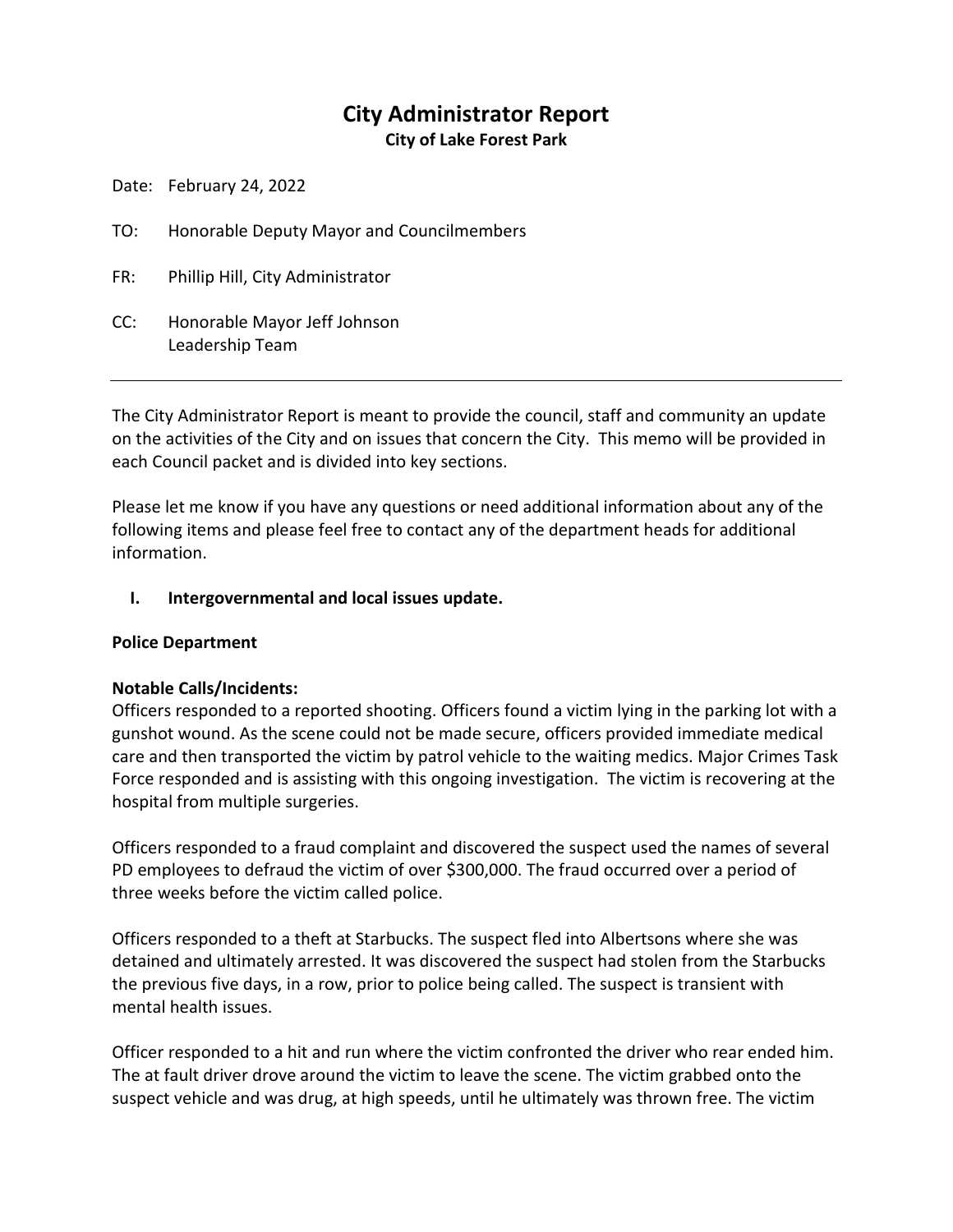sustained significant injuries to his foot. The same vehicle (reported stolen) fled from officers two days later, however officers were unable to pursue due to current legislation.

Officers contacted a subject threatening suicide with a knife. Officers were able to successfully deescalate the subject and get him help.

## **II. Internal City Information**

### **City Arborist Gives Notice**

Ashley Adams has decided to resign from her position as LFP City Arborist to pursue selfemployment as a consulting arborist and do some long-awaited traveling. In her recent message to the Tree Board she says:

*I've learned so much in the last four years and have really enjoyed working with the Tree Board. Thank you for all your hard work and great ideas! I hope to stay connected after my departure to see what the Board accomplishes in the coming year(s).*

As the City's first in-house arborist, Ashley has given form to the position and made it an integral part of the Planning and Building Departments. She is planning on attending the March Tree Board meeting and her last day of work will be March 10.

#### **III. Council Information**

- **IV. Response to Citizen and Council Comments**
- **V. Contract Reporting**
- **VI. Legislative Update**
- **VII. Community Events**
- **VIII. Upcoming City Sponsored Events**
- **IX. Meetings Calendar**

**[City Hall Closed \(Presidents' Day Holiday\)](https://www.cityoflfp.com/Calendar.aspx?EID=2173&month=2&year=2022&day=18&calType=0)** February 21, 2022, 9:00 AM - 5:00 PM [More Details](https://www.cityoflfp.com/Calendar.aspx?EID=2173&month=2&year=2022&day=18&calType=0)

**[Parks and Recreation Advisory Board Meeting \(virtual meeting\)](https://www.cityoflfp.com/Calendar.aspx?EID=2157&month=2&year=2022&day=18&calType=0)** February 23, 2022, 7:00 PM - 8:30 PM [More Details](https://www.cityoflfp.com/Calendar.aspx?EID=2157&month=2&year=2022&day=18&calType=0)